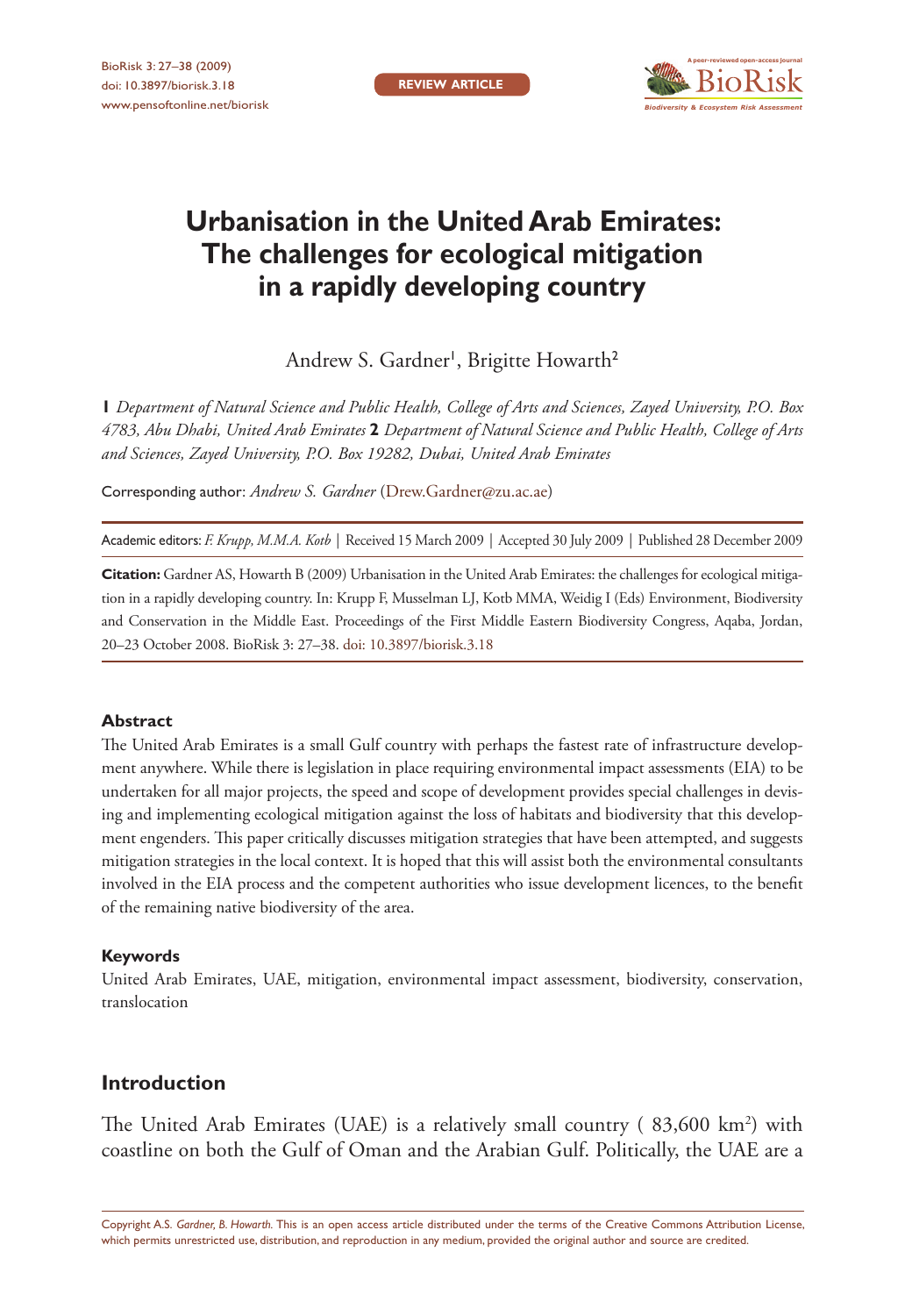federation of seven individual emirates, each with a considerable degree of autonomy. The land is predominantly arid, much of it is classified as hyperarid (Böer 1997), with a harsh climate of high temperatures, low and irregular precipitation and consequent high evapotranspirative stress. Nonetheless, it is a country of contrastring landscapes, with a wide range of habitats including mountains, sand and gravel deserts, sabkhas (salt flats), and mangrove forests. The diverse fauna and flora exhibit a fascinating range of adaptations to survive in this harsh and forbidding landscape.

Until the discovery and exploitation of oil and gas in the mid- $20<sup>th</sup>$  century, the human population of the UAE was small and the impact of the human economy on the natural environment was very limited. Since then, the influx of huge wealth, and the economic development that this has allowed, has drastically altered this situation. The human population has risen exponentially from an estimated 86,000 in 1961 (Environment Agency Abu Dhabi), and is expected to top five million during 2009. One consequence of this has been the extremely rapid emplacement of a modern infrastructure, including an extensive highway and road network, residential areas, shopping malls, golf courses, airports and industrial facilities. The scale of such ambitious developments (often referred to as 'mega-projects') has been staggering and superlative on a world scale. Dubai now claims the world's tallest building, largest shopping mall, longest indoor ski slope and largest artificial island. Further projects are planned or already under construction, including the largest airport, artificial canal and seafront developments, although some parts of these developments are currently on hold as a result of the global economic crisis. Abu Dhabi city is also currently expanding at an explosive rate with major developments on the mainland and the adjacent Sadiyat, Reem and Yas Islands.

Conspicuous consumption has also placed the UAE in the unenviable position of having the world's highest ecological footprint at 9.5 global hectares per capita, highest per capita carbon footprint (Global footprint network 2008) and one of the highest per capita water consumption rates. From a plethora of possible examples in different emirates, we briefly describe two projects from Dubai.

The Dubai World Central (DWC) development at Jebel Ali combines the Al Maktoum International Airport with a range of mixed residential, commercial, logistics and recreational facilities. When development is complete the site is planned to house 900,000 people and become the world's largest air passenger and cargo hub. Before development started in 2006, the 140 km<sup>2</sup> site was an area of sand sheets, low dunes and saline plains used principally for low density livestock grazing. The area had a relatively rich desert fauna and flora, including at least nine species of mammals, diverse resident and visiting bird species, 17 reptile species, a wide range of invertebrates, and 43 species of plants (Gardner and Aspinall 2006). While ecological data, life histories and population status are poorly known for numerous species, it is strongly suspected that many species are declining. Species recognized to be of national conservation concern on the site included free-ranging mountain gazelle (*Gazella gazella cora*), creamcoloured courser (*Cursor cursorius*), Pharaoh eagle owl (*Bubo ascalaphus*), the Persian wonder gecko (*Teratoscincus keyserlingii*), Leptien's spiny-tailed lizards (*Uromastyx aegyptia leptieni*) and the ghaf tree (*Prosopis cineraria*).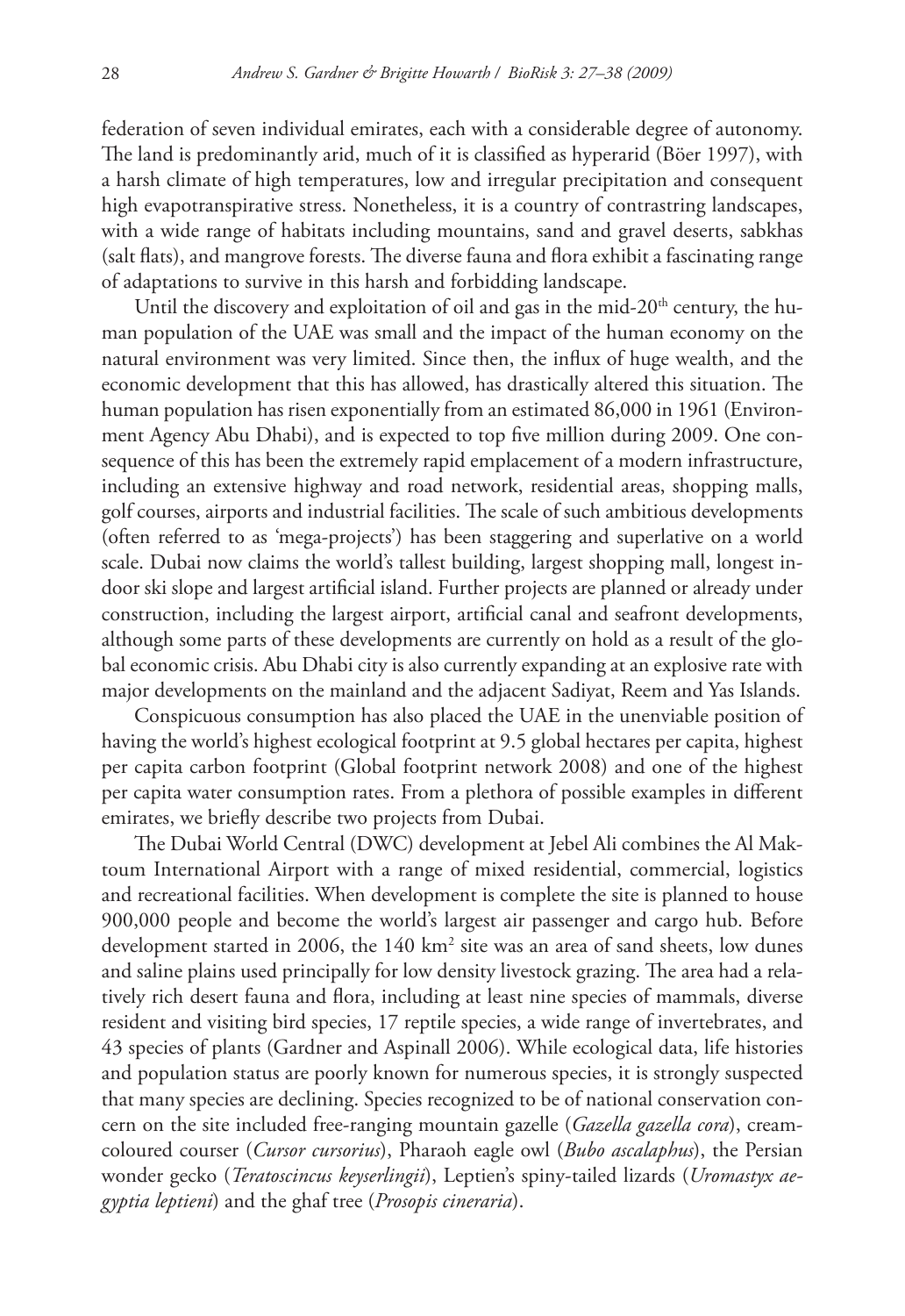A second example is the 75 km long Arabian Canal project that is being excavated around Dubai World Central. This canal and landscaping project is being undertaken for real estate purposes, rather than transportation or irrigation. According to the developers (Limitless, Dubai), this project will eventually develop 100 km<sup>2</sup> of land, house up to 2.5 million people, involve moving one billion cubic metres of sand and rock, and build hills up to 200 m tall. The excavation of the canal itself is estimated to cost \$ 11 billion, and the development of the "city" will cost a further \$ 50 billion. Prior to development starting in 2007, the area was of great interest in terms of its rich biological and habitat diversity. It also had high landscape value which gave a feeling of true wilderness, despite being so close to the major urban and industrial areas of Dubai and Jebel Ali (Gardner and Howarth 2007). As a result of the global economic crisis, it was announced by the developers in late 2008 that the second phase of the development, primarily concerned with inland areas, had been placed on hold, and the proposed schedule for resumption is currently (July 2009) not known.

With infrastructure developments on this scale, the consequent pressures on the natural environment have been drastic, both within the project areas and outside. For example, the enormous demand for aggregate, stone and cement have led to very extensive quarrying in the mountains and gravel extraction on the outwash plains, resulting in loss of pristine mountain habitat and extensive dust pollution. The development of artificial islands, ports, marinas and coastal residential areas has brought alteration and degradation of marine habitats through pollution and dredging.

The UAE, recognizing the need to protect the environment, has emplaced a considerable body of legislation at both federal and individual emirate levels. The federal environmental law of 1999 (No. 24) addresses the protection of the environment and development of its natural resources. As is laid out in Article 2, implementation aims to achieve conservation of natural resources and biological diversity. Furthermore, Article 3 requires developers to identify parts of projects that will cause harm to the environment and identify areas of special environmental importance or sensitivity. Article 4 specifically requires any developer to undertake an environmental impact assessment (EIA) for any development project, including a baseline ecology survey.

Although EIAs are now being undertaken for most categories of development projects in compliance with the law, their remits cover individual project sites with little or no integration into the overall ecology of the landscape or species ranges. It is unfortunately also true that ecology surveys and planning have often been undertaken after construction decisions have been made, and in some cases, after clearing and levelling of the land has started. Moreover, the present limited scientific understanding of habitat ecology and lack of effectively tested mitigation measures, together with limited implementation of suggested mitigation, weakens the EIA process.

The UAE prides itself on the rapid pace of development, in which projects may go from the drawing board to completion in times unheard of elsewhere. Hence in many projects, the contracting companies do not have adequate time to complete the usual requirements of ecological survey for EIA, and nor, in many cases, do master developers or government authorities, insist that they try to do so. Instead, the methodologies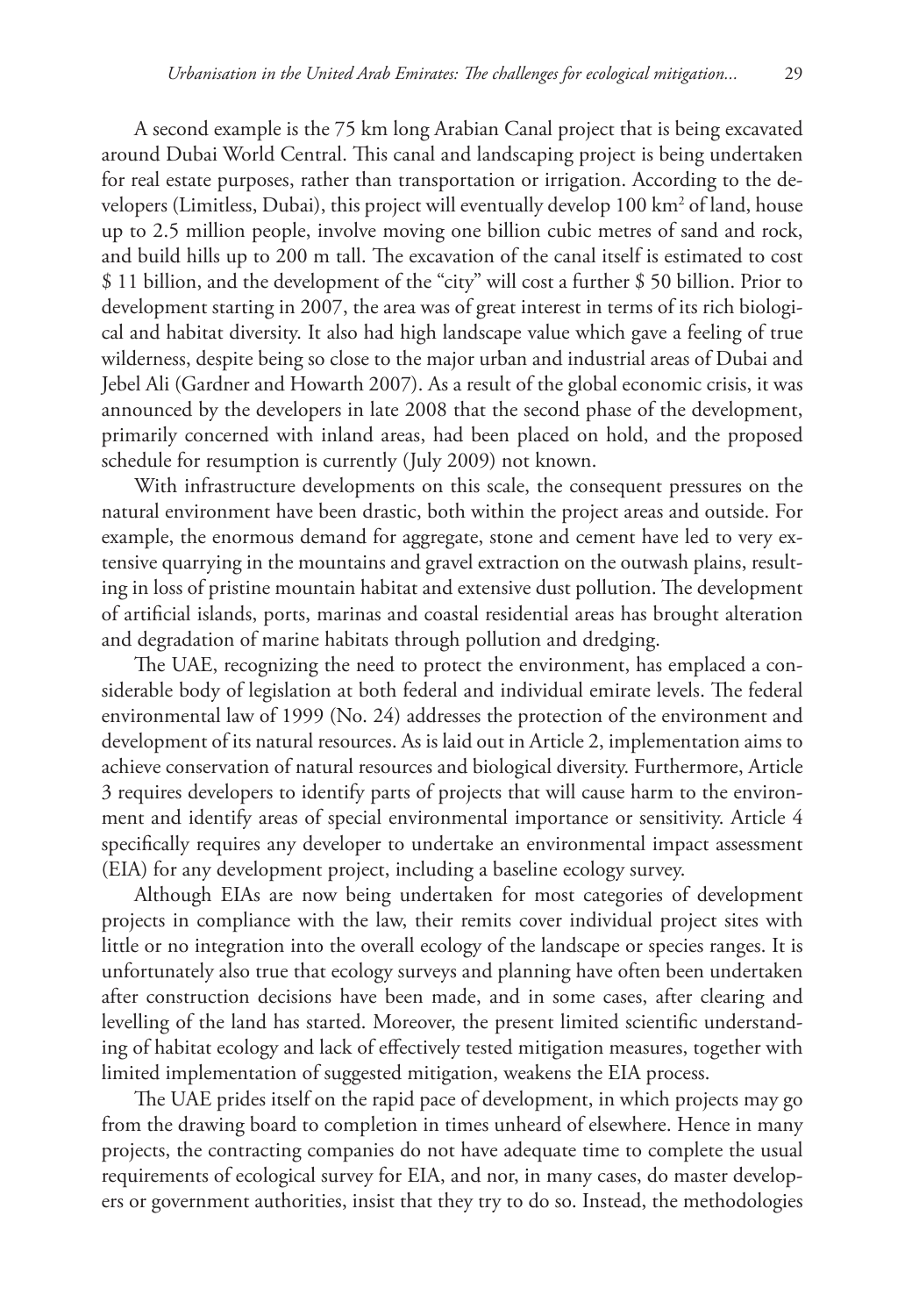of rapid assessments are used, often with a single snapshot survey undertaken over a few days and without any assessment of seasonality. This may result in a highly distorted view of the ecosystem concerned. For example, in a climate regime where rainfall is unpredictable, the annual and ephemeral flora may only be present for a few weeks, and in drought years, may not appear at all. Surveys conducted in mid-winter may grossly underestimate reptile abundance and diversity, and of course passage migrant birds may only be present for days or weeks. Nonetheless, such transient fauna and flora are key parts of the local ecosystem. Experienced ecologists with local knowledge may be able to factor in such species during a rapid assessment survey, but many assessments are made by visiting ecologists without an adequate background. Indeed many of the ecological baseline surveys being undertaken are woefully inadequate 'walkover surveys' without any consideration of the nocturnal fauna or more cryptic species such as the bats, geckoes, arthropods and other invertebrates, despite these being key parts of local ecological interactions.

The aim of this paper is to discuss possible mitigation options that have been proposed and, in some cases, implemented, in the hope that such suggestions and discussion may assist the EIA planning process in the UAE and other countries.

#### **Mitigation Strategies**

#### **Fauna and flora translocation**

Destruction and displacement of flora and fauna during development is a major cause of biodiversity loss and habitat fragmentation. One mitigation option that has been proposed and implemented is the translocation of animal and plant species from the development sites to new 'safe' locations. Indeed Dubai Municipality, the competent authority in Dubai Emirate, maintains a list of species they require to be collected and translocated (Dubai Municipality Environment Department no date), and similar exercises have been attempted in Abu Dhabi. Typical species translocated are gazelle (*Gazella* spp.), cape hares (*Lepus capensis*), spiny-tailed lizards and ghaf trees, and in the marine environment, corals. Animal translocations have been hailed in the popular press as 'rescuing' or 'saving' the animals (e.g. Gulf News, 25 June 2005).

Attractive as this option may appear, translocation should generally be viewed as a controversial method of last resort. Translocation is a highly specialised, time consuming and expensive method, which, where possible, should be used in conjunction with other forms of mitigation. For success, operations of this kind require extensive planning and, in many circumstances, need several years or even decades to complete. The success rate may be low, especially as criteria for judging success are not always rigorous and unsuccessful attempts are less likely to be published. Translocations which aimed to solve human-animal conflicts have generally failed (Fischer and Lindenmayer 2000). Without adequate safeguards, translocations may actually result in increased environmental disturbance, and suffering and stress for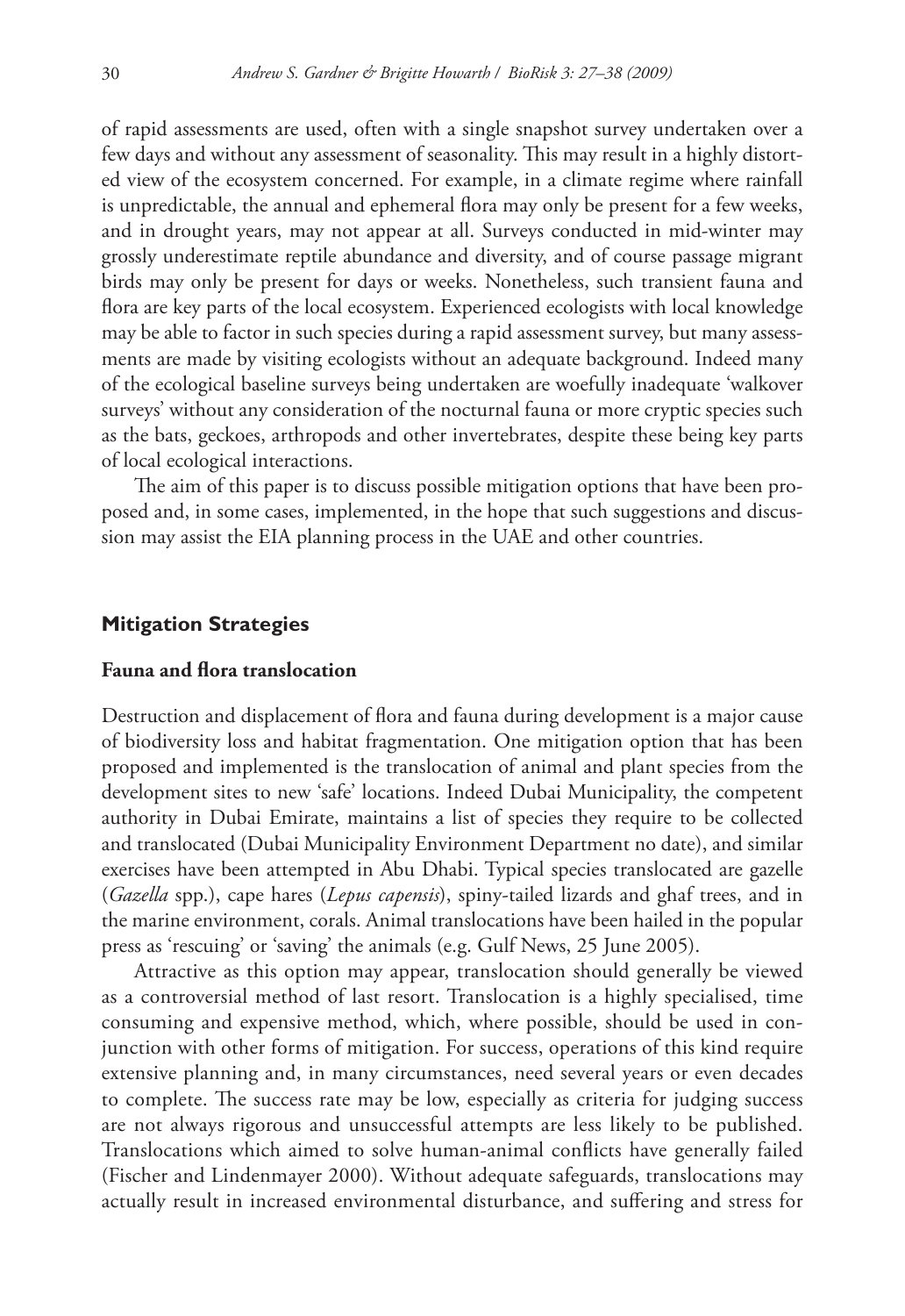the animals concerned. The IUCN/SSC Re-introduction Specialist Group (RSG) has produced stringent guidelines for effective translocation and reintroduction programmes (IUCN/SSC Re-introduction Specialist Group 1998). However these guidelines were never designed for the release of rescued animals from sites under development, but rather for the re-establishment of populations in areas where they have become locally extinct (re-introductions) or depleted (restocking). Nevertheless, the guidelines are useful as a management tool. In summary these require that translocation should only take place where:

- The habitat requirements of the species are satisfied and are likely to be sustained for the foreseeable future.
- The capacity of the area it is proposed to restock should be investigated to assess if the level of the population desired is sustainable.
- $-$  The animals or plants being used for restocking must be of the same race as those in the population into which they are released.
- The long term protection of the re-introduction area is assured.
- Actions are based on thorough research into previous re-introductions of the same or similar species.
- Adequate post release monitoring is planned.

Unfortunately, the necessary ecological and monitoring studies have yet to be conducted in the UAE, and translocations have been undertaken in an ad hoc manner. For example, the collection of Leptien's spiny-tailed lizards on sites scheduled for development, and their translocation to another site, where resident animals may already be at carrying capacity, is likely to result in increased competition for burrows, food and space. The likely outcome is stress and mortality for resident and translocated animals alike. Simply providing food and water in the release site, to maintain unnaturally high populations, is not a sustainable strategy, and the consequent effects of this on other species in the ecosystem are unknown. Moreover, if animals are released during the hotter parts of the year from April through to October, and they cannot immediately find shelter in a burrow, they may suffer heat stress and die. In a recent analysis of reptile and amphibian translocations attempted worldwide between 1991 and 2006, the success rate remained low. Of eight translocation attempts motivated by human wildlife conflict (such as development mitigation) only one was considered successful (Germano and Bishop 2009).

Hares have been routinely captured by chasing them down by vehicles. Survival after such trauma has not been monitored. Similarly, corals relocated using inappropriate techniques or placed in sub-optimal environments can have high mortality rates, defeating the purpose of the exercise. Mature ghaf trees grown under natural conditions develop a long tap root to reach the water table. Such roots in translocated trees will be severed, and these trees may therefore be reliant on artificial irrigation for many years. Indeed, it is not certain that trees drip irrigated from the surface can be induced to regrow a tap root.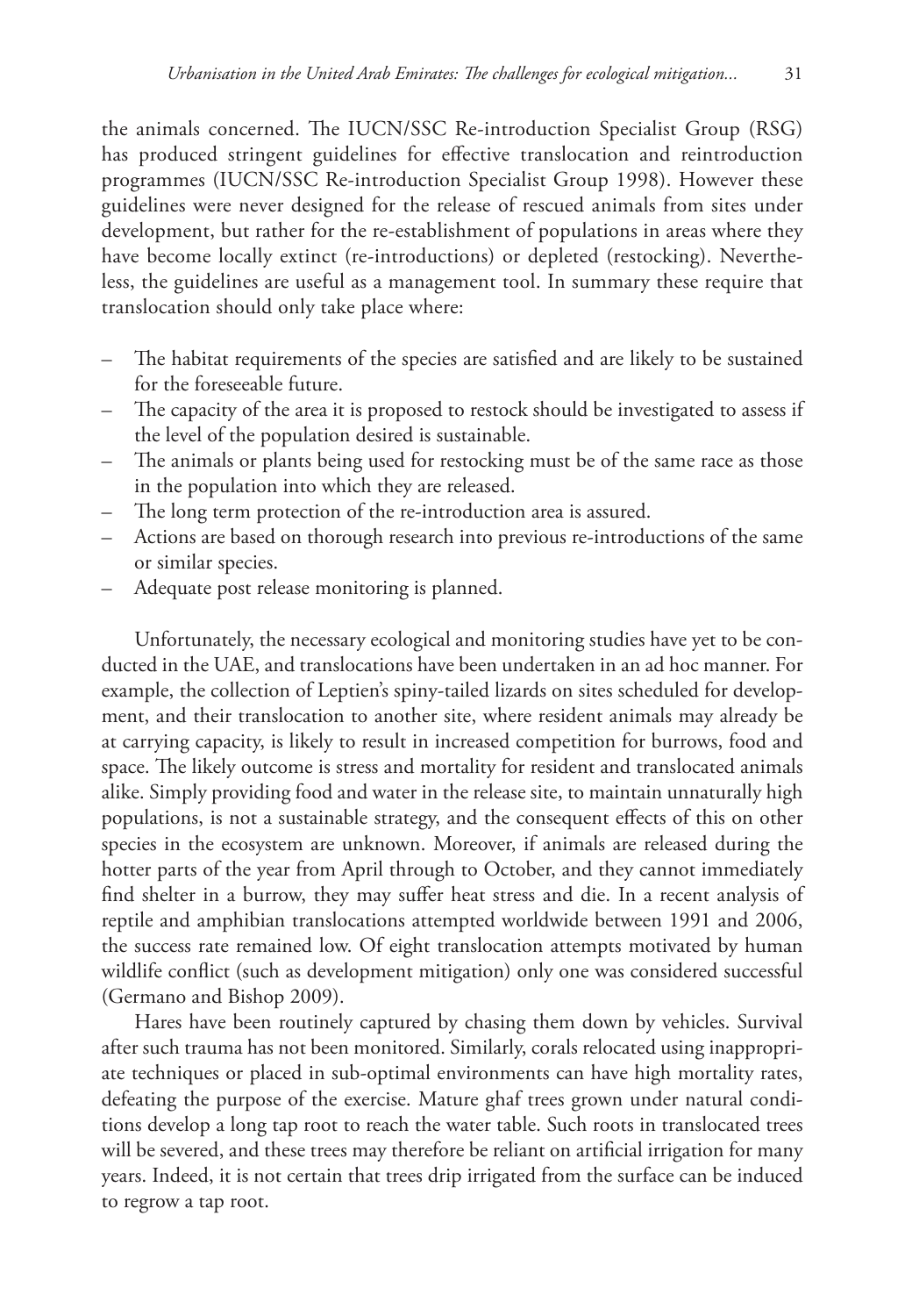It is vital that the objectives of any translocations are clear. It is recommended that translocations should only be attempted to re-introduce species into areas from which they have been extirpated through overexploitation or habitat degradation, or to restock to areas where they are similarly depleted. In doing so, the IUCN guidelines should be adhered to rigorously. In order for translocation to be used effectively as a mitigation method, there is an urgent need for detailed ecological and behavioural studies of the organisms concerned together with adequately funded, properly researched and monitored trial translocations. Otherwise such efforts are likely to be futile and divert resources from more effective mitigation strategies. The use of translocation, without full compliance with IUCN guidelines, in a misguided attempt at animal welfare, must be avoided.

#### **Topsoil storage and land restoration**

Mitigation of habitat loss may be achieved by land restoration, so that degraded areas can once again sustain habitats of conservation value (Vécrin and Muller 2003). While the difficulties of habitat and community translocation should not be minimised (Bullock 1998), the long-term value of habitat restoration for biodiversity conservation is apparent (Young 2000). A key resource for habitat restoration is the removal, storage and reuse of top soil from areas undergoing development.

The uppermost layer of sandy desert soils includes seeds which only germinate under suitable conditions. In desert areas, seeds may remain dormant for decades, but still germinate under the right conditions. The removal of this layer during development effectively destroys most of the seed bank, contributing to biodiversity loss. In many countries, an integral part of any development involves setting aside the turf and topsoil removed during earth works and then reusing it to reclaim land. For example, in emplacing pipelines, the corridor is stripped of turf and topsoil, the pipeline is trenched, and the turf and topsoil are used to resurface the corridor. After re-establishment, the disturbance is minimised. Not only does this ensure that biodiversity loss is reduced, but it encourages the use of the natural flora in landscaping. In desert areas, where the percentage of plant cover may be low for much of the year, the value of the topsoil may be overlooked, but is nevertheless critical to rapidly re-establish the ephemeral flora.

In order to effectively store and re-use the sandy soils in the UAE, the optimal stripping depth and storage conditions need to be established. It is widely recognised that soils can deteriorate if they are not stored under suitable conditions. For example compaction and consolidation during storage deteriorates soil structure (Hunter and Currie 1956). With increasing depth in soil stores, conditions of the soil change, sometimes rendering the soil anaerobic (Harris et al. 1989). This changes the soil's physical and chemical property and may render it less useful for reclamation procedures. Hence, a classification of top soil types and research into top soil re-use for mitigation of habitat loss should be a high priority, and funding such research would be one means of off-site mitigation.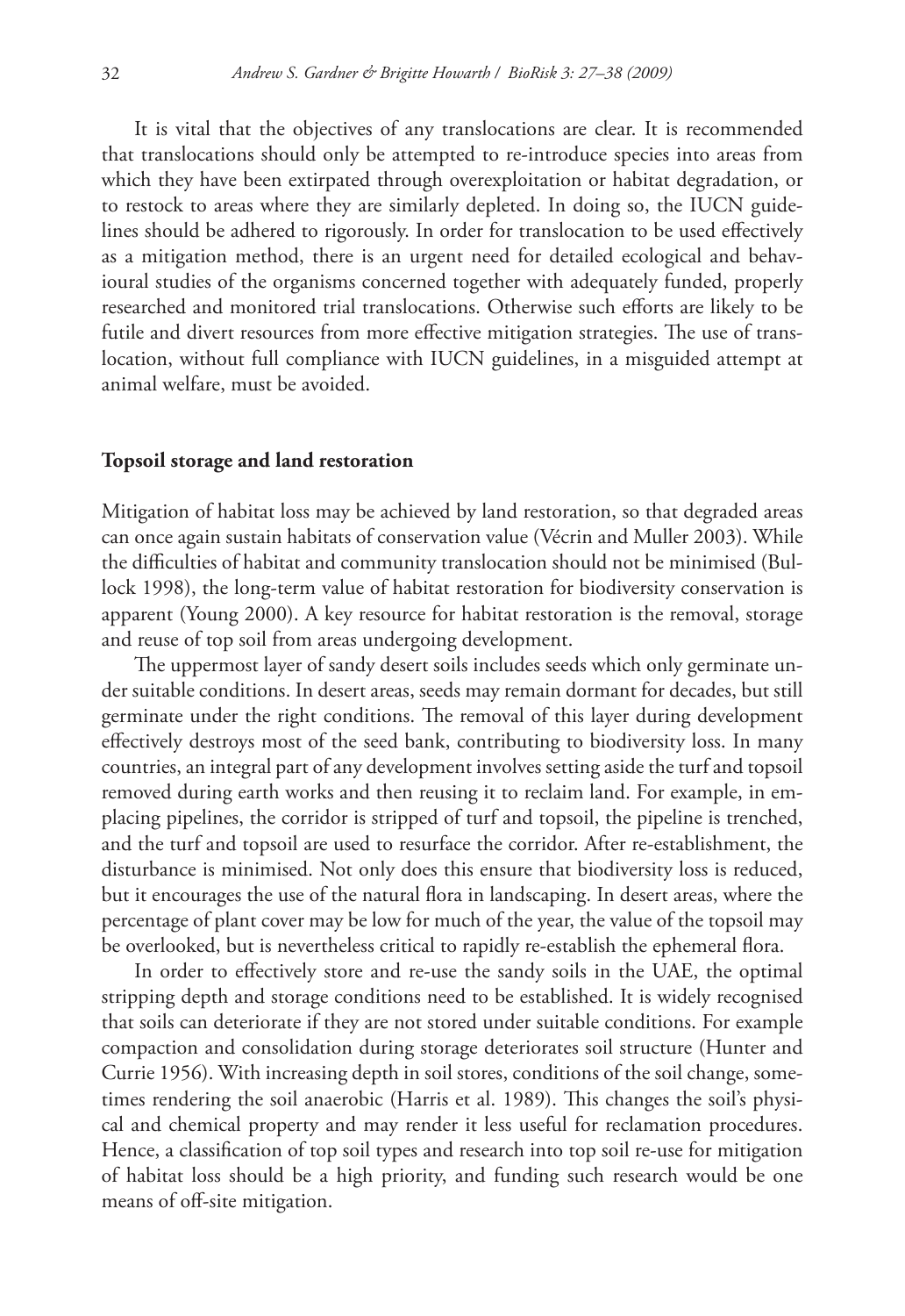In projects where the land surface will not be built on or 'greened', such as along pipeline corridors, under pylon lines or areas of levelled or remodelled surface, we suggest that replacement of topsoil for habitat restoration should be a required mitigation strategy.

#### **Wildlife Corridors**

Fragmentation of habitats is widely recognised as a major factor leading to biodiversity loss, in terms of habitats, species and genetic diversity. One possible mitigation measure to reduce such fragmentation of species ranges into isolated "islands" is the provision of corridors connecting them (Noss and Harris 1986). Such corridors can either function as valuable linear habitat for smaller species such as reptiles and invertebrates, or as dispersal corridors (Harris and Gallagher 1989) for larger animals. Corridors have at least five functions (Harris and Gallagher 1989): they allow wide-ranging animals to travel, migrate or meet mates; allow pollination and propagation of plants; allow genetic interchange between populations; allow populations to move in response to environmental changes; and allow individuals to re-colonize habitats in which they have become locally extinct.

Creating wildlife corridors in an arid environment is a major challenge due to the harsh climate, low population densities and highly adapted species assemblages. Regardless of the challenge, such corridors are needed to maintain biodiversity and provide suitable habitats for displaced species. For example, recent highway construction and large-scale quarrying activities in the UAE mountains are fragmenting the mountain ecosystem into ever smaller blocks. Provision of corridors linking these areas may allow endangered species such as the caracal lynx (*Felis caracal schmitzi*) and Arabian tahr (*Arabitragus jayakari*) to retain viable populations. As the mountain areas fall into several different emirates, this will require coordinated planning and implementation at the federal level.

Mitigation strategies here are particularly important for projects such as highways and pipelines, which cross the mountain range. Highways in the UAE are usually fenced and lit, and provide impassable obstacles to larger mammals. We recommend that developers be required to build bridged and unfenced wildlife underpasses (which could also function as wadi crossings). Pipelines also should be unfenced and buried, with areas of restored natural surface to allow free movement of animals.

#### **On-site mitigation**

On-site mitigation aims to minimise environmental impacts on natural biodiversity within the boundaries of the development site itself. A variety of mitigation strategies are possible, depending on the nature of the site and project.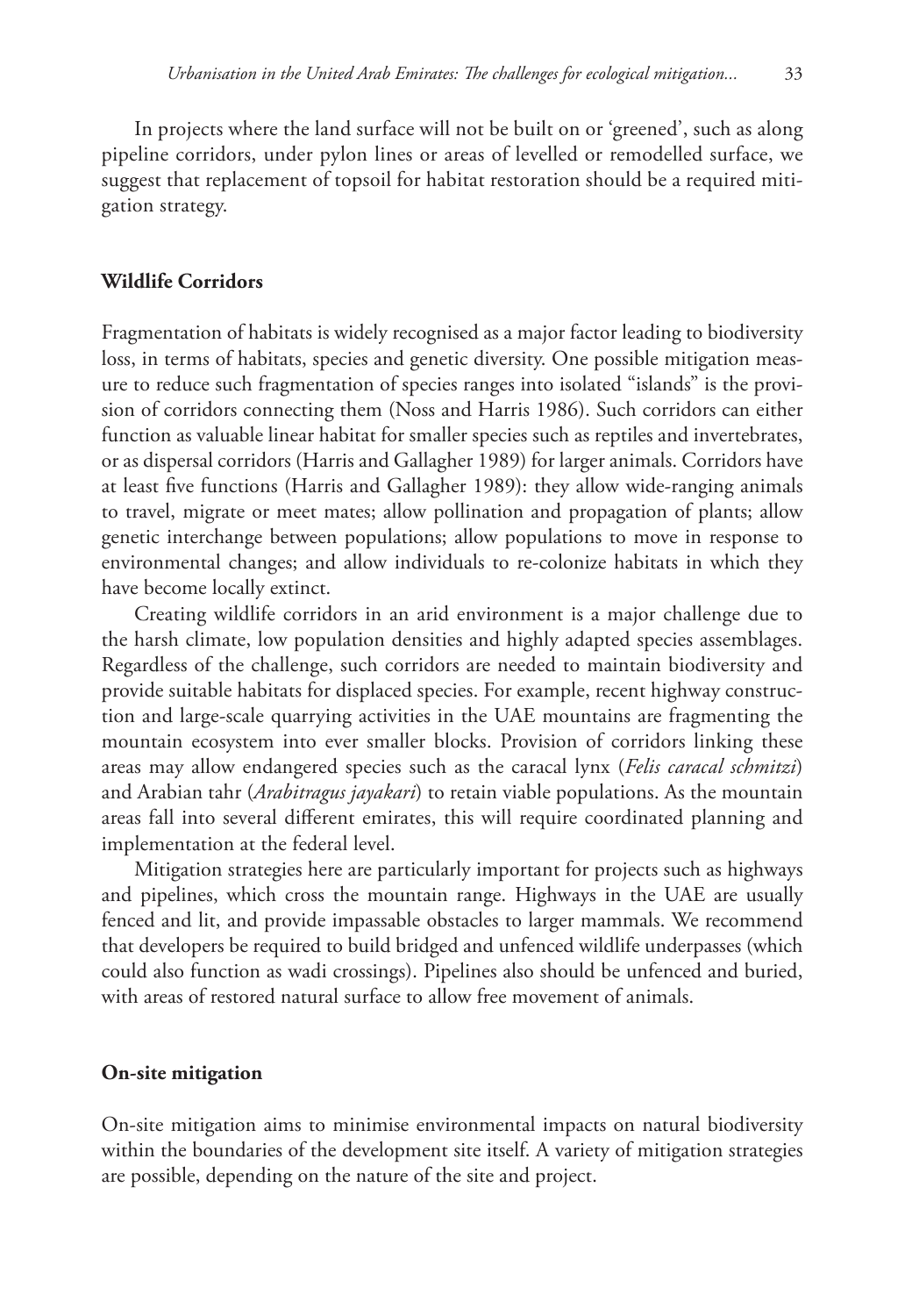#### *Preservation of natural habitats*

If possible, areas of the site should be set aside as natural habitat and be retained as far as possible in their native state. Even small areas may be sufficient to maintain plants, insects, lizards and small mammals and provide habitat for visiting birds. They may also be extremely valuable as areas for environmental education and recreation. Such areas should be fenced or clearly marked off so that they are not used by contractors as dumping or lay-down areas. Some management of sites may be appropriate, such as provision of signage, information panels, paths or walkways, birding hides, and management of grazing. Such areas can also be designed so that they interlink with other sites providing corridors.

In coastal areas mangroves and shorebird feeding grounds are threatened. They are home to a great variety of biota and are of particular importance for fish, bird and insect species. The shallow sea and intertidal mudflats are important feeding areas for the visiting shorebirds, passage migrants and residents. These should be protected from further damage by minimising future dredging, careful emplacement or removal of dredge spoils, avoidance of dumping construction and other materials onto them and vigilance against pollution.

#### *Preservation of existing indigenous mature trees and shrubs.*

Indigenous trees and shrubs are of particular ecological importance in the desert environment as they provide shade and shelter for native wildlife, such as gazelles, and habitat for native invertebrates. They also have an important cultural association and are aesthetically pleasing in the landscape. The factors affecting natural regeneration are poorly known, but overgrazing by goats and camels is likely to be preventing most regeneration. As they take many years to become established, it is important to maintain standing trees wherever possible, designing around them where necessary. In the desert environment ghaf and acacia (*Acacia tortilis* and *A. ehrenbergiana*) are the major trees. The shrub, *Leptadenia pyrotechnica* is a major structural part of the vegetation in some areas, and provides shelter for a variety of animal species such as Arabian hares. In mountainous and gravel plain areas a variety of trees occur, but sidr (*Ziziphus spinachristi*), growing to a large size in the wadi beds, are particularly important.

## *Sympathetic planting and maintenance*

Sympathetic landscape and garden planting, using native species where possible, can make a large difference in the conservation value of a site. Moreover native species tend to have low water requirements, are often salt tolerant and resistant to disease. It is recommended that native trees, shrubs and grasses are used as much as possible in landscaping. For example, ghaf trees are aesthetically pleasing and fast growing, with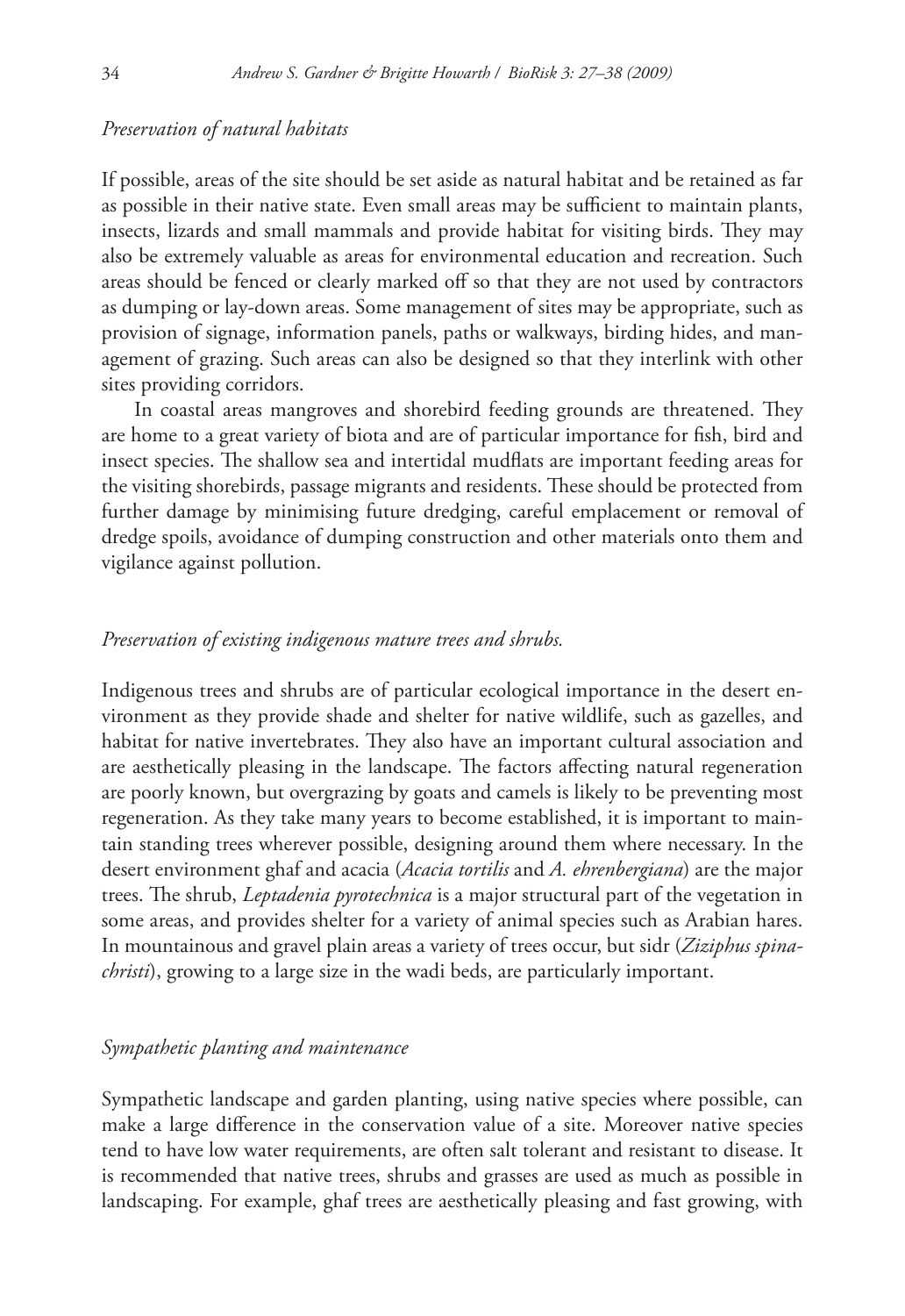low water demands. They are excellent for street planting and screening. Freshwater pools, especially if reed beds are allowed to develop, attract a wide variety of birds and insects. Every effort should be made to avoid the overexploitation and use of freshwater, a valuable resource in a desert country. In the case of greening shoreline developments, problems associated with irrigation, including run-off and eutrophication of the channels and khors, should be avoided by use of salt and heat tolerant species that use minimal quantities of water. Insecticide spraying should be avoided as it affects beneficial insects involved in natural pest control as well the nuisance value insects.

#### *Invasive alien species*

Intentional or accidental introduction of alien or non-native species of fauna and flora into areas where they are not normally found can be a significant threat to biodiversity, since some alien species can become invasive, spreading rapidly and out-competing native species. Hence it should be a requirement that developers do not deliberately introduce any alien species with a high risk of invasive behaviour, or any known invasive species, and will exercise diligence to prevent accidental or unintended introductions.

Invasive plant species most likely to affect the many sites in the UAE is mesquite, *Prosopis juliflora* or *P. pallida* (Pasiecznik et al. 2001). These South and Central American species are highly invasive and have already colonized areas of the Emirates (El-Keblawy and Al-Rawai 2007). Extreme care should be used that these species are neither deliberately nor accidentally further introduced into this area. *Prosopis juliflora* is a fast growing, salt-tolerant and drought-tolerant tree that can grow in areas receiving as little as 50 mm of rainfall per year. There is great concern surrounding *Prosopis juliflora*: unmanaged, it often colonizes disturbed, eroded and over-grazed lands, forming dense impenetrable thickets. The dense shade and allelopathic chemicals prevent germination and growth of other plant species. *Prosopis* species have been declared noxious weeds in many countries, including Argentina, Australia, South Africa, Pakistan and Sudan and efforts have been made to control the spread of *P. juliflora* in the UAE and Oman. *Prosopis juliflora* is likely to be in competition with the native *P. cineraria* and *Acacia* species, to the detriment of the range of native organisms they support.

In addition, the pollen from this species is highly allergenic (Killian and Mc-Michael 2004), and UAE studies showed that mesquite was the most common cause of allergic reaction (Bener et al. 2002). It is important that all individuals of this species are removed and that the species is not used in landscaping.

# *Enclosed animals*

Larger animals on a site under development should have provision to leave the site. The site should not be entirely fenced until it is certain that any gazelle have left the area and fences should allow for smaller animals such as hares and foxes to pass through.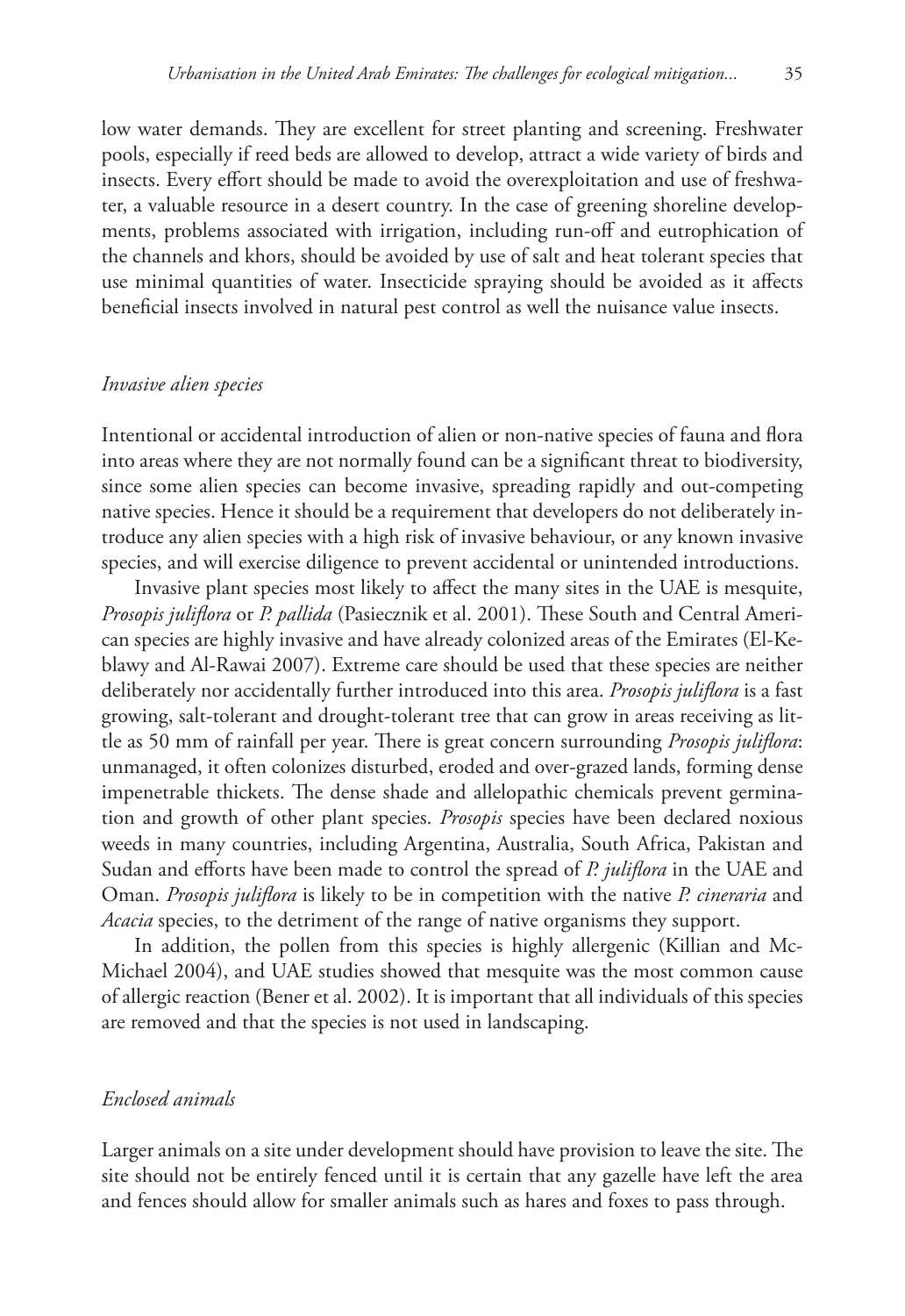#### **Off -site mitigation**

A variety of off-site strategies are available, where impacts are mitigated on other property. For example, a developer whose proposed development will result in loss of habitat for endangered or protected species, may be required to fund conservation for the protection of an equivalent amount of similar habitat off the site. Such land may be purchased and donated to a private or governmental organisation to be maintained as a protected area, or funding may be paid as in-lieu fees to protect biodiversity reserves. This is a potentially effective and low-risk strategy, but one that has not yet been adopted in the UAE. If such a strategy is used, it is important to ensure that sufficient funding is provided to maintain the protected site, which may require setting up a suitable endowment. Alternatively developers may be required to provide funding for protecting, restoring or enhancing existing protected areas. Degraded land could be restored and habitats recreated, perhaps using top soil skimmed from the development site.

Another strategy is for developers to be required to fund research into biodiversity issues or ecological management so that future mitigation efforts are more effective. In the UAE, where the level of biological and ecological knowledge of most species and ecosystems remains rudimentary, this strategy could provide valuable insights and significantly contribute to biodiversity conservation practice. In practical terms, this could involve funding recognised experts to conduct focussed projects on particular taxa, funding doctoral and post-doctoral research, development of biodiversity action plans, development of management plans for protected areas, research towards producing data-based Red Lists of species of conservation concern amongst others. Such research should be conducted in partnership with local universities and agencies to help build local conservation capacity. For example, although no insects in the UAE are formally recognised as being endangered, this partly reflects the poor state of knowledge of the insect fauna despite two recent publications, which have added more than 500 new species for the UAE (Howarth and Gillett 2008, van Harten 2008). Insects play a crucial role in the maintenance of the food chains and in pollination of the vegetation. In conjunction with the local authority charged with protection and conservation, developers could undertake sponsorship of environmental awareness and education campaigns involving billboards, posters and leaflets explaining the importance of protecting the unique fauna and flora of the Emirates.

In general, the success of any mitigation strategy put forward as part of the EIA will only be as good as the research it is based on, the willingness of the relevant competent authorities, both local and federal, to implement the law in the allocation of development permits, and the degree of compliance with the mitigation strategies on the part of the developers. At present there is considerable variation among emirates within the process, and in the extent to which the developers and competent authorities are independent bodies. There is a rapidly growing sense of the importance of environmental issues in the country, with the development of a carbon-free city in Abu Dhabi (the Masdar initiative), green building design and modern waste disposal methods. It is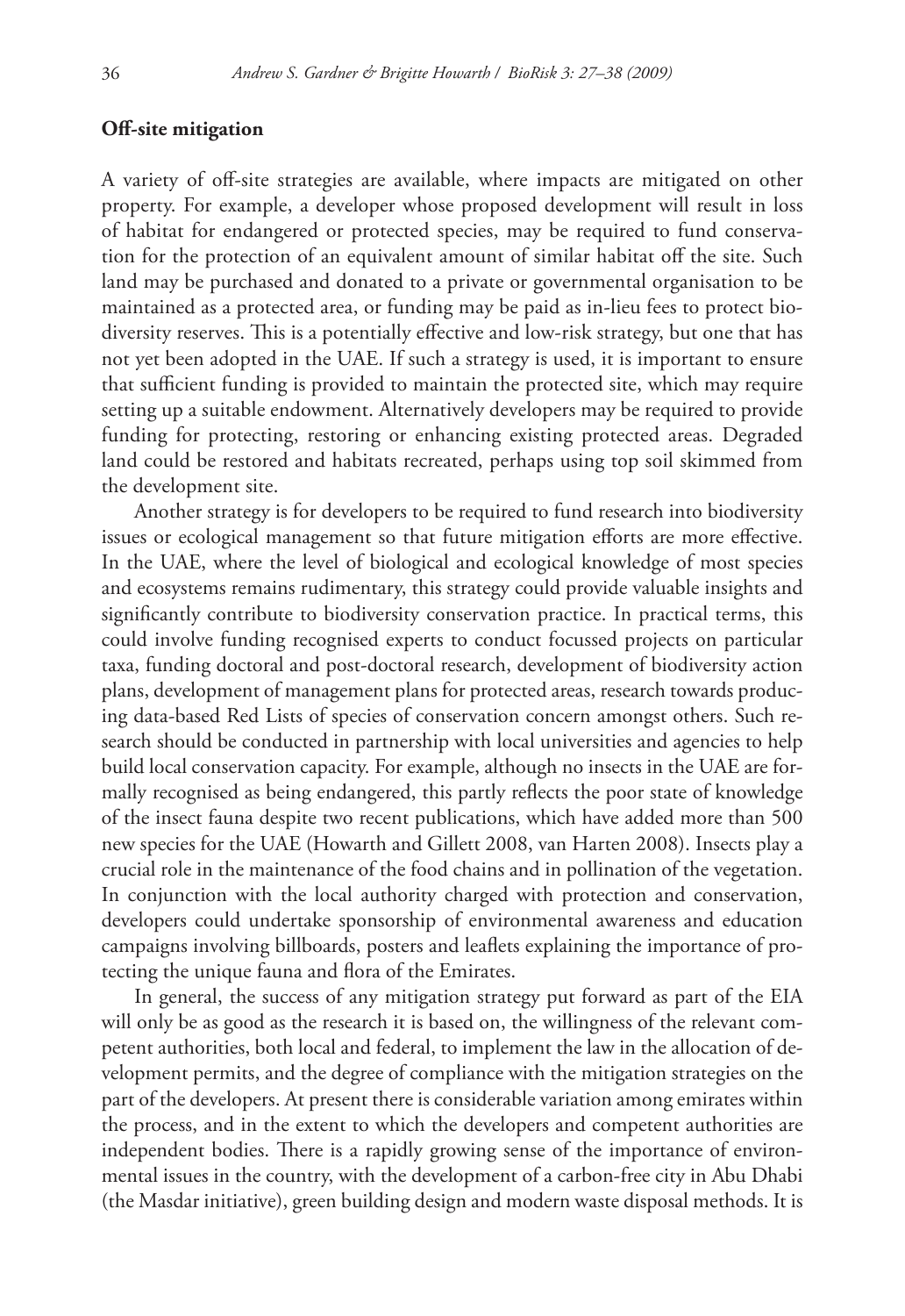to be hoped that effective ecological mitigation and biodiversity conservation will now become a higher priority in the development of the nation.

#### **Acknowledgements**

We would like to thank the organising committee of the Middle Eastern Biodiversity Congress Aqaba 2008, the Middle Eastern Biodiversity Network and Zayed University for the opportunity to attend such an innovative and stimulating conference. We are also grateful to Peter Hellyer, Tony Mathews and David Bywater for reviewing the manuscript and providing useful feedback.

## **References**

- Bener A, Safa W, Abdulhalik S, Lestringant GG (2002) An analysis of skin prick test reactions in asthmatics in a hot climate and desert environment. Allergie et Immunologie (Paris) 34:281-286.
- Böer B (1997) An introduction to the climate of the United Arab Emirates. Journal of Arid Environments 35(1):3-16.
- Bullock JM (1998) Community translocation in Britain: Setting objectives and measuring consequences Biological Conservation 84(3):199-214.
- Dubai Municipality Environment Department (nd) Technical guideline on capture, rescue, translocation / release and restoration of wildlife in the Emirate of Dubai. (draft), Department Municipality, Dubai.
- El-Keblawy A, Al-Rawai A (2007) Impacts of the invasive exotic *Prosopis julifl ora* (Sw.) D.C. on the native flora and soils of the UAE. Vegetatio 190:23-25.
- Fischer J, Lindenmayer DB (2000) An assessment of the published results of animal relocations Biological Conservation 96(1):1-11.
- Gardner AS, Aspinall S (2006) Baseline Ecological Survey of the Jebel Ali Airport City site, for Dome International., Dubai.
- Gardner AS, Howarth B (2007) Ecological Survey of the route of the proposed Arabian Canal: a report to Tebodin, Dubai.
- Germano JM, Bishop PJ (2009) Suitability of Amphibians and Reptiles for Translocation. Conservation Biology 23(1):7-15.
- Global Footprint Network (2008) Footprint for Nations: 2008 data tables. Global Footprint Network, Oakland, California, USA.
- Harris JA, Birch P, Short KC (1989) Changes in the microbial community and physio-chemical characteristics of topsoils stockpiled during opencast mining. Soil Use and Management 5:161-168.
- Harris LD, Gallagher PB (1989) New initiatives for wildlife conservation: the need for movement corridors., in *Preserving communities and corridors*, Mackintosh G ed., pp 11-34. Defenders of Wildlife, Washington D.C.